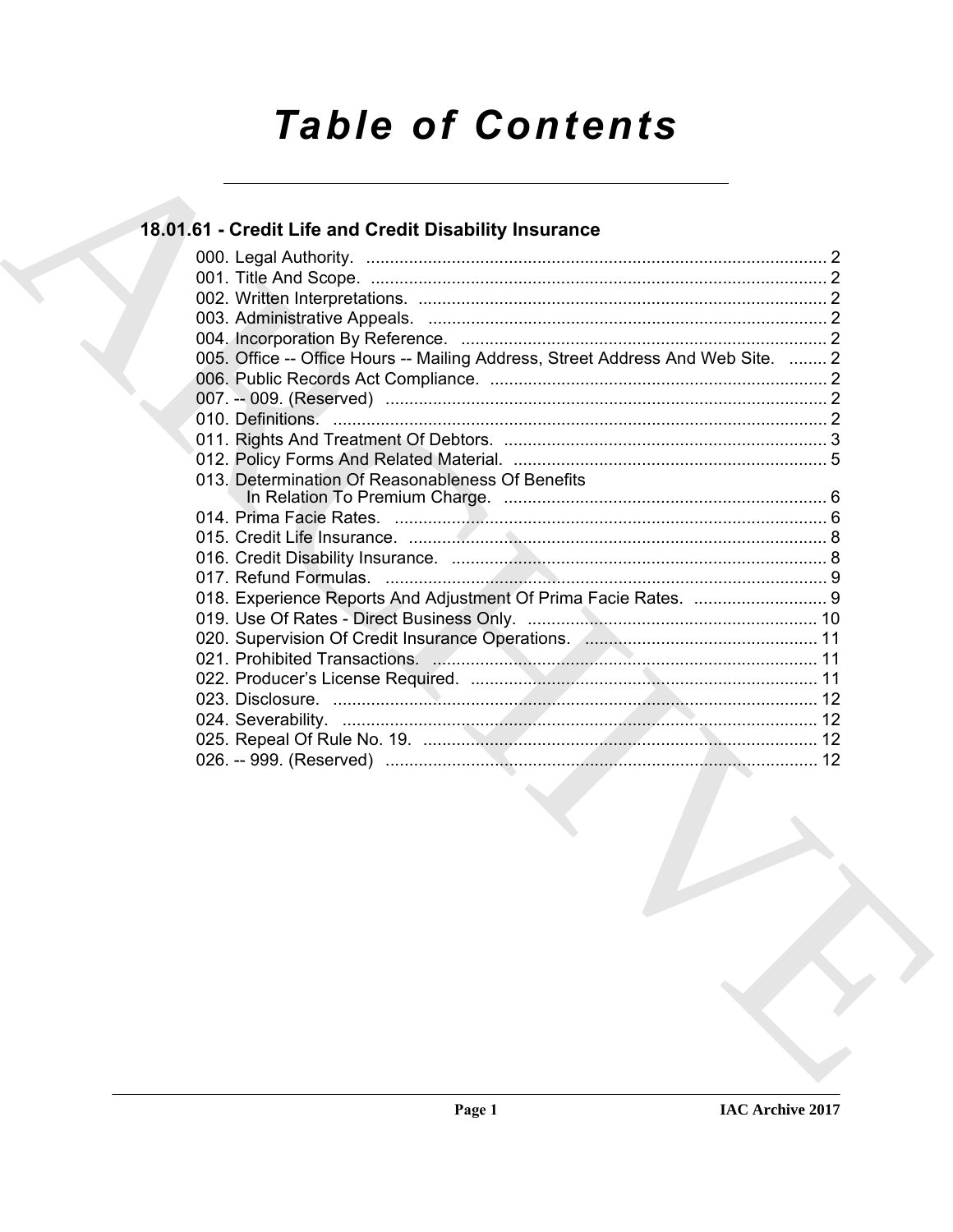### **IDAPA 18 TITLE 01 CHAPTER 61**

# **18.01.61 - CREDIT LIFE AND CREDIT DISABILITY INSURANCE**

# <span id="page-1-1"></span><span id="page-1-0"></span>**000. LEGAL AUTHORITY.**

**CHAPTER 61**<br> **CHARCH[IV](http://www.doi.idaho.gov)E CONTINUES CONTINUES AND ORDER DISPUTE IN SURFACE (1991)**<br> **CHARCHIVE CONTINUES CONTINUES AND INTEREST AT A CONTINUES CONTINUES CONTINUES CONTINUES (2015)**<br> **CHARCHIVE CONTINUES CONTINUES CONTINUES** This rule chapter is promulgated pursuant to the rule making authority in Sections 41-211 and 41-2314, Idaho Code, to aid in the interpretation and implementation of Chapter 23, Title 41, Idaho Code, concerning credit life and credit disability insurance. Nothing in this rule chapter shall apply to insurance for which no identifiable charge is made to the debtor. (7-1-93) the debtor.  $(7-1-93)$ 

# <span id="page-1-2"></span>**001. TITLE AND SCOPE.**

The purpose of this rule chapter is to protect the interests of debtors and the public in this state by providing a system of rate, policy form, and operating standards for the transaction of credit life and credit disability insurance. (7-1-93)

# <span id="page-1-3"></span>**002. WRITTEN INTERPRETATIONS.**

In accordance with Section 67-5201(19)(b)(iv), Idaho Code, this agency may have written statements that pertain to the interpretation of the rules of the chapter, or to the documentation of compliance with the rules of this chapter. These documents will be available for public inspection and copying at cost in the main office and each regional or district office of this agency. (5-8-09) district office of this agency.

### <span id="page-1-4"></span>**003. ADMINISTRATIVE APPEALS.**

All administrative appeals shall be governed by Chapter 2, Title 41, Idaho Code, the Idaho Administrative Procedure Act, Chapter 52, Title 67, Idaho Code, and IDAPA 04.11.01, "Idaho Rules of Administrative Procedure of the Attorney General," Subchapter A - General Provisions, Sections 000 through 099., (5-8-09)

# <span id="page-1-5"></span>**004. INCORPORATION BY REFERENCE.**

No documents are incorporated by reference. (5-8-09)

# <span id="page-1-6"></span>**005. OFFICE -- OFFICE HOURS -- MAILING ADDRESS, STREET ADDRESS AND WEB SITE.**

**01. Office Hours**. The Department of Insurance is open from 8 a.m. to 5 p.m. except Saturday, Sunday (5-8-09) and legal holidays.

**02. Mailing Address**. The department's mailing address is: Idaho Department of Insurance, P.O. Box 83720, Boise, ID 83720-0043. (5-8-09)

**03.** Street Address. The principal place of business is 700 West State Street, 3rd Floor, Boise, Idaho (5-8-09) 83720-0043. (5-8-09)

**04. Web Site Address**. The department's website is http://www.doi.idaho.gov. (5-8-09)

# <span id="page-1-7"></span>**006. PUBLIC RECORDS ACT COMPLIANCE.**

Any records associated with these rules are subject to the provisions of the Idaho Public Records Act, Title 74, Chapter 1, Idaho Code. (5-8-09)

# <span id="page-1-8"></span>**007. -- 009. (RESERVED)**

# <span id="page-1-9"></span>**010. DEFINITIONS.**

<span id="page-1-11"></span><span id="page-1-10"></span>**01. Closed-End Credit**. "Closed-end credit" means a credit transaction that is not open-end credit.  $(7-1-93)$ 

<span id="page-1-13"></span><span id="page-1-12"></span>**02. Compensation**. "Compensation" means money or anything else of value. (7-1-93)

**03. Credit Disability Insurance**. "Credit disability insurance" means insurance on a debtor to provide indemnity for payments becoming due on a specific loan or other credit transaction while the debtor is disabled as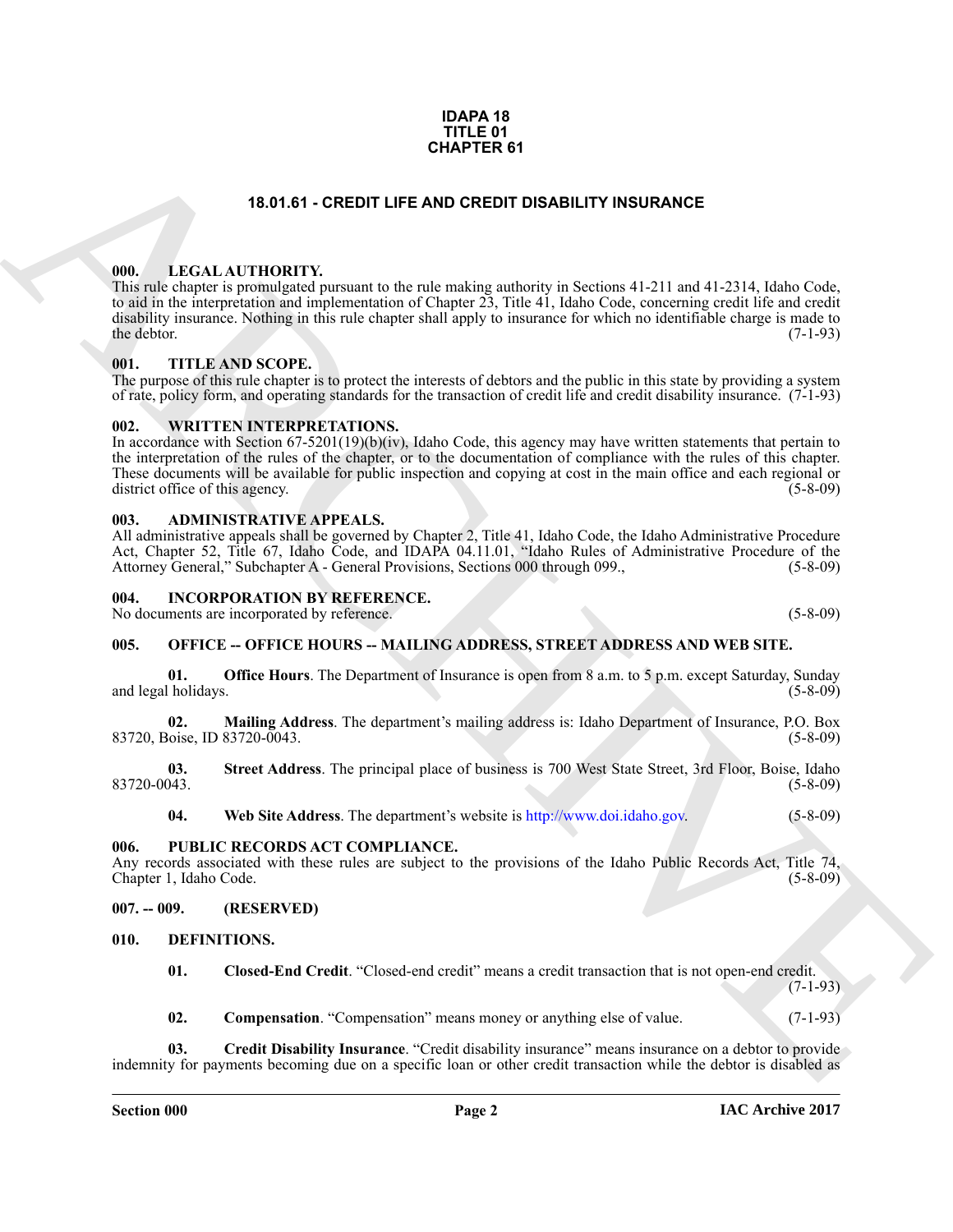defined in the policy. (7-1-93)

<span id="page-2-1"></span>**04.** Credit Insurance. "Credit insurance" means both credit life insurance and credit disability insurance.  $\blacksquare$ insurance. (7-1-93)

<span id="page-2-2"></span>**05.** Credit Life Insurance. "Credit life insurance" means insurance on the life of a debtor pursuant to nection with a specific loan or other credit transaction. (7-1-93) or in connection with a specific loan or other credit transaction.

<span id="page-2-4"></span><span id="page-2-3"></span>**06. Credit Transaction**. "Credit transaction" means any transaction by the terms of which the repayment of money loaned or loan commitment made, or payment for goods, services or properties sold or leased, is to be made at a future date or dates. (7-1-93)

**Creative of Francesco Control interaction**<br> **Creative of Francesco Control interaction** Control interaction control interaction and control interaction (1941)<br> **EXERCHIVE CREATIVE CONTROL** interaction control interaction **07. Creditor**. "Creditor" means the lender of money or vendor of goods, services or property, rights or privileges, including a lessor under a lease intended as security for which payment is arranged through a credit transaction, or any successor to the right, title or interest of any such lender or vendor, and an affiliate, associate or subsidiary of any of them or any director, officer or employee of any of them or any other person in any way associated with any of them.  $(7-1-93)$ associated with any of them.

<span id="page-2-5"></span>**Debtor**. "Debtor" means a borrower of money or a purchaser or lessee of goods, services, property, s for which payment is arranged through a credit transaction. (7-1-93) rights or privileges for which payment is arranged through a credit transaction.

<span id="page-2-6"></span>**09. Identifiable Charge**. "Identifiable charge" is the amount the debtor is charged for insurance which is disclosed in the credit or other instrument furnished the debtor which sets out the financial elements of the credit transactions, and including any differential in finance, interest, service or other similar charge made to debtors who are in like circumstances, except for their insured or noninsured status. (7-1-93)

<span id="page-2-7"></span>**10.** Indebtedness. "Indebtedness" means the total amount payable by a debtor to a creditor in on with a loan or other credit transaction. (7-1-93) connection with a loan or other credit transaction.

<span id="page-2-8"></span>**11.** Net Written Premium. "Net written premium" means gross written premium minus refunds on terminations. (7-1-93) terminations. (7-1-93)

<span id="page-2-9"></span>**12. Open-End Credit**. "Open-end credit" means an arrangement as defined in Section 28-41-301(25), Idaho Code, including revolving charge accounts, pursuant to which: (7-1-93)

**a.** A creditor may permit a debtor, from time to time, to purchase on credit from the creditor or to a credit card. (7-1-93) pursuant to a credit card, or to obtain loans from the creditor or pursuant to a credit card;

**b.** The amounts financed and the finance and other appropriate charges are debited to an account;  $(7-1-93)$ 

<span id="page-2-10"></span>**c.** The finance charge, if made, is computed on the account periodically; and  $(7-1-93)$ 

**d.** Either the debtor has the privilege of paying in full or in installments or the creditor periodically imposes charges computed on the account for delaying payment and permits the debtor to continue to purchase on credit. (7-1-93)  $\text{credit.}$  (7-1-93)

**13. Preexisting Condition**. "Preexisting condition" means a health condition, including sickness or injury, for which there has been medical advice, diagnosis or treatment within six (6) months preceding the effective date of the debtor's coverage and which exists prior to the effective date of the coverage. (7-1-93) date of the debtor's coverage and which exists prior to the effective date of the coverage.

# <span id="page-2-11"></span><span id="page-2-0"></span>**011. RIGHTS AND TREATMENT OF DEBTORS.**

<span id="page-2-12"></span>**01. Multiple Plans of Insurance**. If a creditor makes available to the debtors more than one plan of credit life insurance or more than one plan of credit disability insurance, all debtors must be informed of all such plans for which they are eligible. (7-1-93) plans for which they are eligible.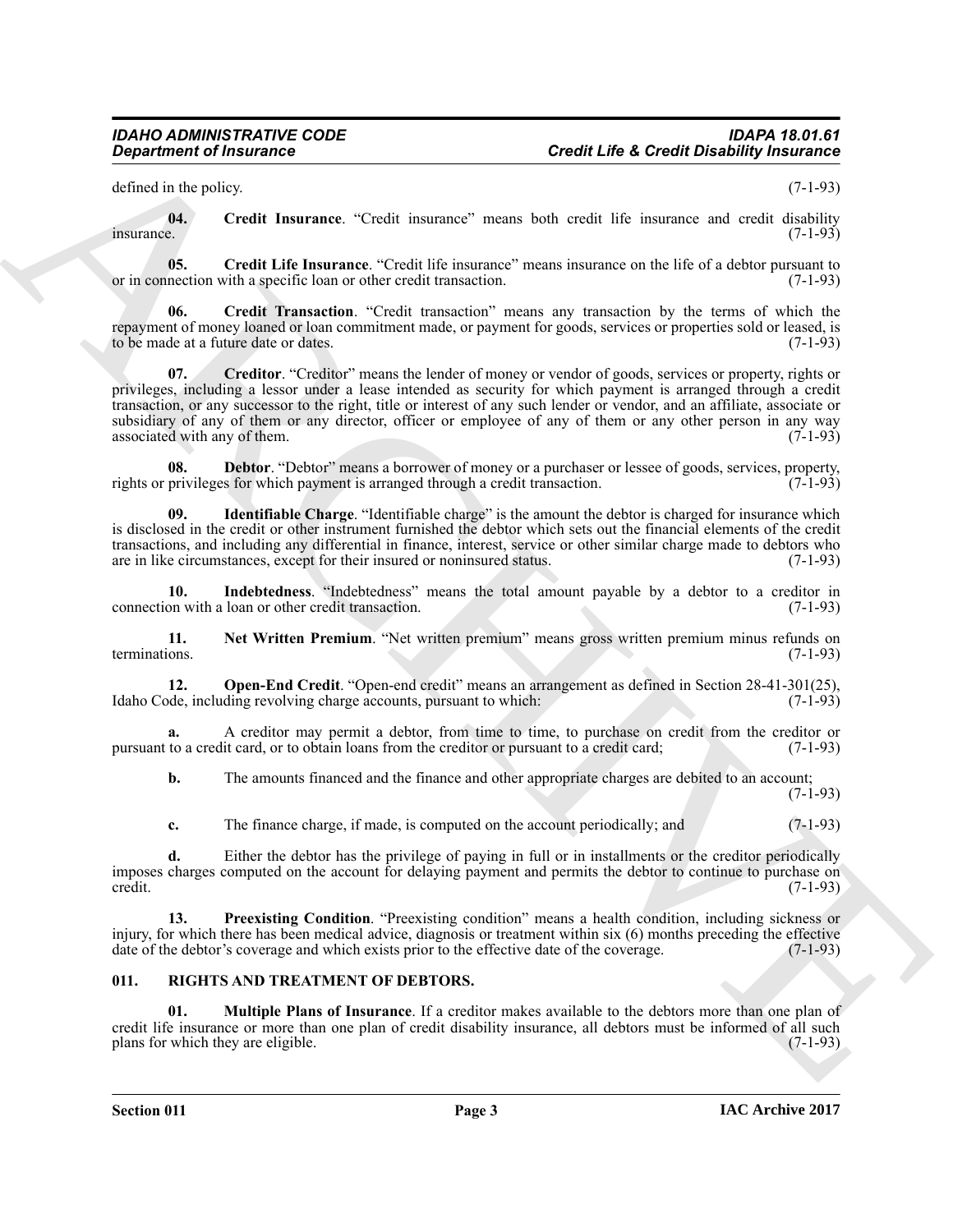<span id="page-3-5"></span>**02. Substitution**. When a creditor requires credit life insurance, credit disability insurance, or both, as additional security for an indebtedness, the debtor shall be given the option of furnishing the required amount of insurance through existing policies of insurance owned or controlled by the debtor or by procuring and furnishing the required coverage through any insurer authorized to transact insurance business in this state. If this subsection is applicable, the debtor shall be informed by the creditor of the right to provide alternative coverage before the transaction is completed. (7-1-93)

### <span id="page-3-1"></span>**03. Evidence of Coverage**. (7-1-93)

**a.** All credit insurance shall be evidenced by an individual policy, or, in the case of group insurance, by a certificate of insurance. The individual policy or certificate of insurance shall be delivered to the debtor in accordance with Section 41-2311, Idaho Code. (7-1-93) accordance with Section 41-2311, Idaho Code.

**b.** Each individual policy or certificate of insurance shall set forth such information as required by Section 41-2308, Idaho Code, and any other appropriate sections of the Idaho Insurance Code. (7-1-93)

**04. Claims Processing**. All credit insurance claims shall be processed in accordance with Sections 41- 1329 and 41-2312, Idaho Code.

# <span id="page-3-6"></span><span id="page-3-0"></span>**05. Termination of Group Credit Insurance Policy**. (7-1-93)

**a.** If a debtor is covered by a group credit insurance policy providing for the payment of single premiums to the insurer, then provision shall be made by the insurer that in the event of termination of the policy for any reason, insurance coverage with respect to any debtor insured under such policy shall be continued for the entire period for which the single premium has been paid. (7-1-93)

**b.** If a debtor is covered by a group credit insurance policy providing for the payment of premiums to the insurer on a monthly outstanding balance basis, then the policy shall provide that, in the event of termination of such policy for whatever reason, termination notice thereof shall be given to the insured debtor at least thirty (30) days prior to the effective date of termination except where replacement of the coverage by the same or another insurer in the same or greater amount takes place without lapse of coverage. The notice required in this paragraph shall be given by the insurer or, at the option of the insurer, by the creditor. (7-1-93) shall be given by the insurer or, at the option of the insurer, by the creditor.

<span id="page-3-4"></span><span id="page-3-2"></span>**06.** Interest on Premiums. If any direct or indirect finance, carrying, credit or service charge is made to the debtor on such insurance charges or premiums, the creditor must remit and the insurer shall collect such<br>premium within sixty (60) days after it is added to the indebtedness. (7-1-93) premium within sixty  $(60)$  days after it is added to the indebtedness.

**Considered Francesco C**<br> **Considered Francesco C**<br> **Considered Francesco C**<br> **Considered Francesco** C and the state of the state of the state of the state of the state of the state of the state of the state of the state **07. Renewal or Refinancing of the Indebtedness**. If the indebtedness is discharged due to renewal or refinancing prior to the scheduled maturity date, the insurance in force shall be terminated before any new insurance may be issued in connection with the renewed or refinanced indebtedness. In all cases of such termination prior to scheduled maturity, a refund shall be paid or credited to the debtor as provided in Section 017. In any renewal or refinancing of the indebtedness, the effective date of the coverage as respects any policy provision shall be deemed to be the first date on which the debtor became insured under the policy covering the indebtedness which was renewed or refinanced, at least to the extent of the amount and term of the indebtedness outstanding at the time of renewal and refinancing of the debt. In addition, the policy shall provide that, in the event the debtor becomes disabled while insured, credit disability insurance benefits will be payable during continued disability regardless of any termination of the insurance by renewal or refinancing, unless a different provision not less favorable to the debtor is approved by the director.  $(7-1-93)$ 

<span id="page-3-3"></span>**08. Maximum Aggregate Provisions**. A provision in a policy or certificate that sets a maximum limit on total payments must apply only to that policy or certificate except as may be provided for in Section 41-2005(4), Idaho Code. (7-1-93)

**09.** Voluntary Prepayment of Indebtedness. If a debtor prepays the indebtedness other than as a death or through a lump sum disability payment: (7-1-93) result of death or through a lump sum disability payment:

<span id="page-3-7"></span>**a.** Any credit life insurance covering such indebtedness shall be terminated and an appropriate refund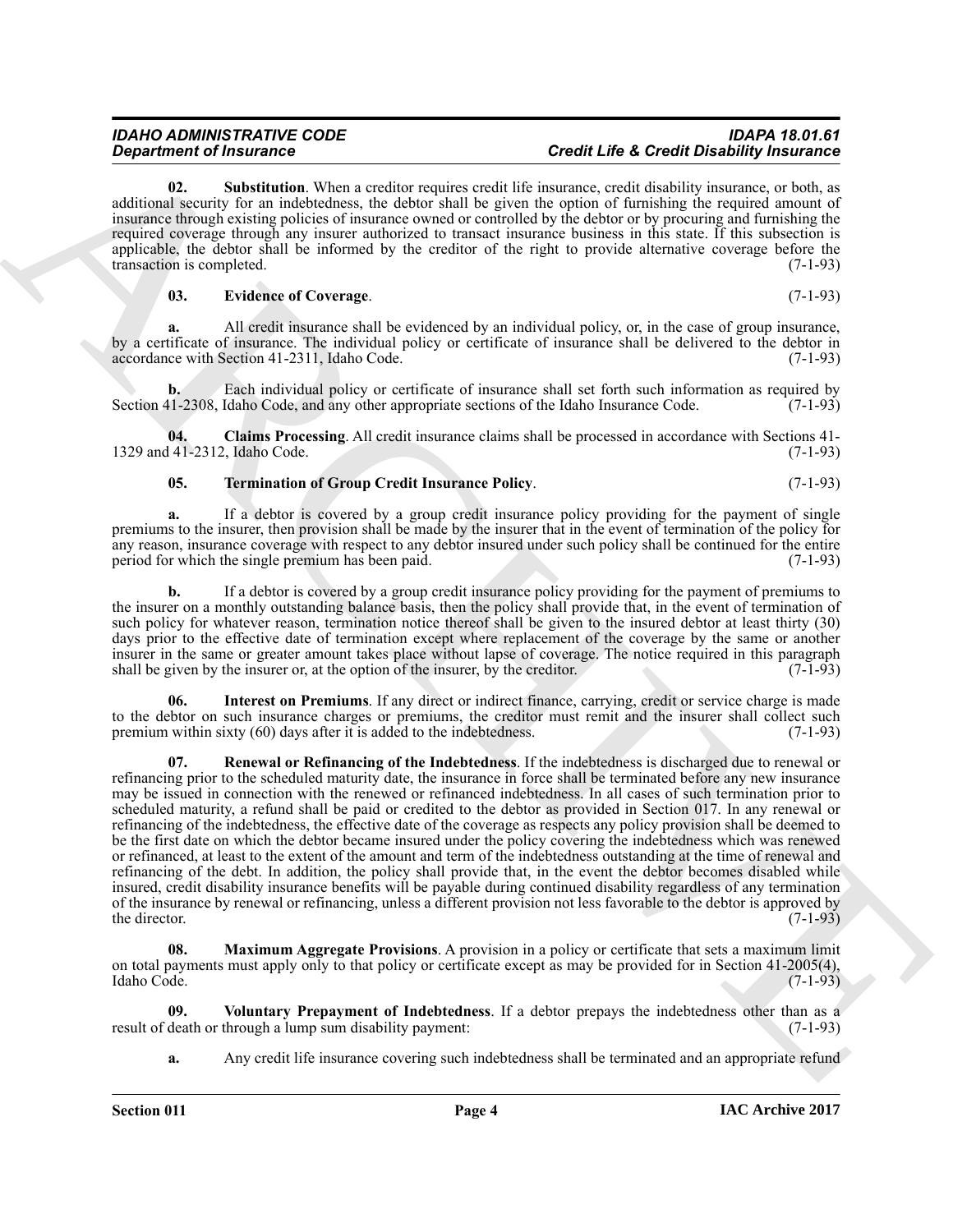of the credit life insurance premium shall be paid to the debtor in accordance with Section 017; and (7-1-93)

*Department of Insurance*<br>
Supportine of the constraints of the status in societative department of the status of the status of the status of the status of the status of the status of the status of the status of the sta **b.** Any credit disability insurance covering such indebtedness shall be terminated and an appropriate refund of the credit disability insurance premium shall be paid to the debtor in accordance with Section 017. If a claim under such coverage is in progress at the time of prepayment, the amount of refund may be determined as if the prepayment did not occur until the payment of benefits terminates. No refund need be paid during any period of disability for which credit disability benefits are payable. A refund shall be computed as if prepayment occurred at the end of the disability period. (7-1-93)

<span id="page-4-4"></span>**10. Involuntary Prepayment of Indebtedness**. If an indebtedness is prepaid by the proceeds of a credit life insurance policy covering the debtor or by a lump sum payment of a disability claim under a credit insurance policy covering the debtor, then it shall be the responsibility of the insurer to see that the following are paid to the insured debtor, if living, or the beneficiary, other than the creditor, named by the debtor or to the debtor's estate:  $(7-1-93)$ 

**a.** In the case of prepayment by the proceeds of a credit life insurance policy, or by the proceeds of a lump sum total and permanent disability benefit under credit life coverage, an appropriate refund of the credit disability insurance premium in accordance with Section 017; (7-1-93) disability insurance premium in accordance with Section 017;

**b.** In the case of prepayment by a lump sum disability claim, an appropriate refund of the credit life premium in accordance with Section 017; insurance premium in accordance with Section 017;

**c.** In either case, the amount of the benefits in excess of the amount required to repay the indebtedness liting any unearned interest or finance charges. (7-1-93) after crediting any unearned interest or finance charges.

# <span id="page-4-3"></span>**11. Amounts to be Insured**: (7-1-93)

**a.** Credit life insurance benefits shall be consistent with the premium charge. Credit life insurance may provide benefits in amounts which do not exceed, but may be less than, the initial amount of indebtedness, including unearned interest or finance charges, or the actual amount of unpaid indebtedness, whichever is greater.

(7-1-93)

**b.** Credit disability insurance may provide benefits not exceeding an amount according to Section 41-2306(2), Idaho Code. (7-1-93)

**c.** If benefits to be provided are less than the scheduled amount of indebtedness, the insurer shall be insured of such benefit in the policy or certificate. (7-1-93) notify the insured of such benefit in the policy or certificate.

<span id="page-4-7"></span>**12. Total Disability**. The policy shall not restrict coverage to those periods of total disability when the debtor is under the regular and continuing care of a physician, osteopath or chiropractor; provided, the insurer may retain the right to require medical evidence of actual total disability at reasonable intervals to justify the commencement and continued payment of benefits. (7-1-93) commencement and continued payment of benefits.

<span id="page-4-5"></span>**13. Permanent Disabilities**. Credit disability insurance shall not restrict coverage to permanent disabilities, where the debtor is in fact totally disabled for the period required by the policy, although such disability may be of a temporary nature. (7-1-93) may be of a temporary nature.

<span id="page-4-6"></span>**Statement by Debtor**. No statement made by a debtor shall be used by the insurer as a basis for denying eligibility for coverage unless such statement is contained in a written application for insurance signed by the debtor. debtor. (7-1-93)

<span id="page-4-2"></span>**15. Acceptable Insurance Constituting Waiver**. Acceptance of insurance by the insurer shall constitute a waiver of any conditions for issuance of insurance that the debtor's application revealed as breached on the date the application was made, unless a refund of all insurance charges to the debtor is actually made within thirty (30) days of the date the coverage became effective.  $(30)$  days of the date the coverage became effective.

# <span id="page-4-1"></span><span id="page-4-0"></span>**012. POLICY FORMS AND RELATED MATERIAL.**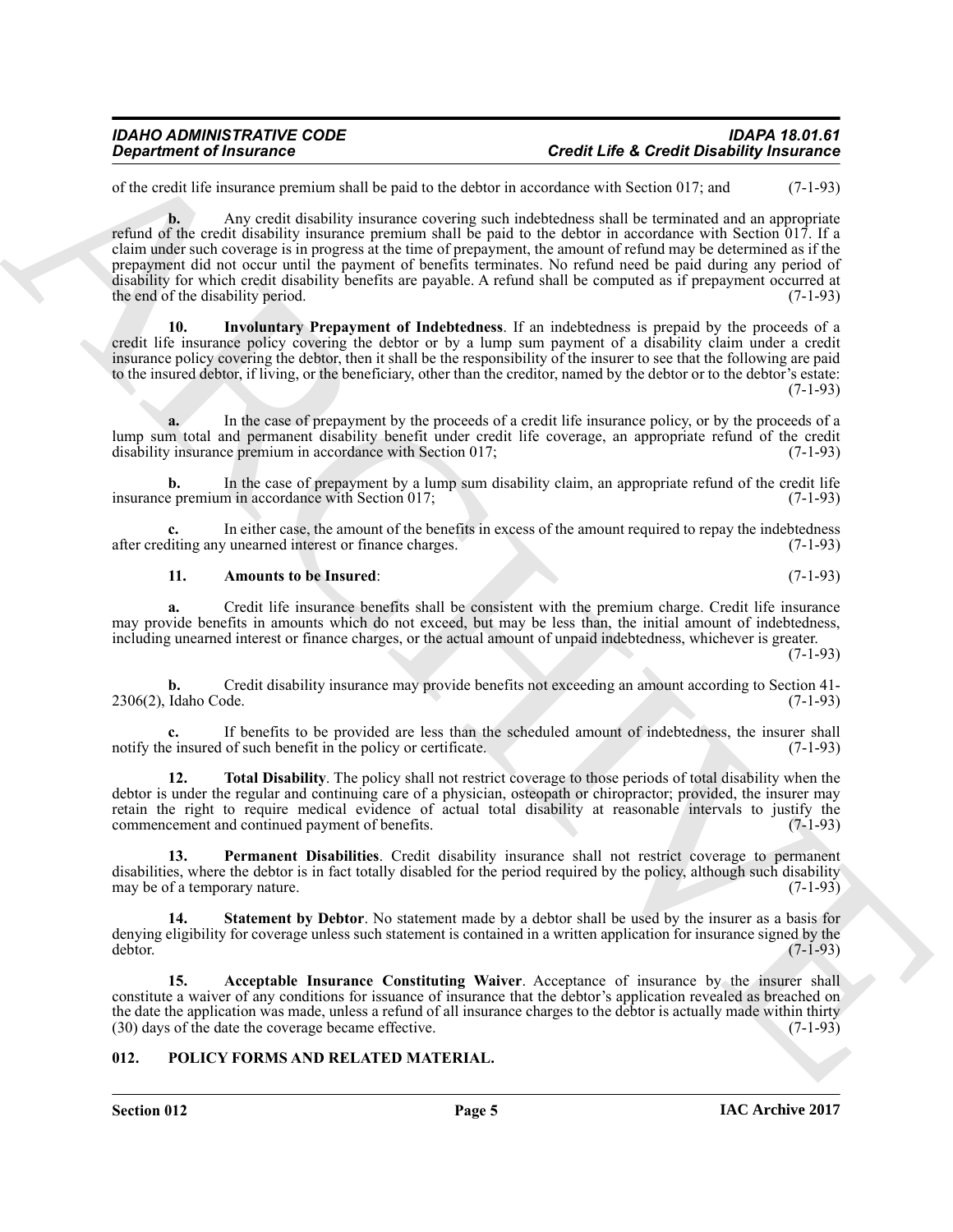<span id="page-5-6"></span>**01. Permissible Forms**. Credit life and credit disability insurance shall be issued only in the forms described in Section 41-2305, Idaho Code.

<span id="page-5-5"></span>**02. Filing Requirements**. All policy forms, certificates of insurance, notices of proposed insurance, applications for insurance, endorsements and riders to be delivered or issued for delivery in this state and the schedules of maximum premium rates pertaining thereto shall be filed with the director as required by Section 41- 2309, Idaho Code, and other applicable Department of Insurance Bulletins and Rules. (7-1-93)

# <span id="page-5-3"></span><span id="page-5-2"></span><span id="page-5-0"></span>**013. DETERMINATION OF REASONABLENESS OF BENEFITS IN RELATION TO PREMIUM CHARGE.**

**Creati Life & Creati Databallistics**<br>
University in the case of the same of the same of the same of the same of the same of the same of the same of the same of the same of the same of the same of the same of the same of **01. General Standard**. Benefits provided by credit insurance policies must be reasonable in relation to the premium charged. This requirement is satisfied if the premium rate charged develops or is expected to develop a loss ratio of not less than fifty percent (50%). The Department of Insurance has established prima facie rates as a means to achieve the loss ratio benchmark. With the exception of deviations approved under Section 019, prima facie rates filed in accordance with Section 014 as adjusted pursuant to Section 018, shall be conclusively presumed to satisfy this general standard. Reporting forms throughout the period of coverage. (7-1-93) satisfy this general standard. Reporting forms throughout the period of coverage.

<span id="page-5-4"></span>**02. Nonstandard Coverage**. If any insurer files for approval of any form, providing coverage more restrictive than that described in Section 014, the insurer shall demonstrate to the satisfaction of the director that the premium rates to be charged for such restricted coverage will develop or may reasonably be expected to develop a loss ratio not less than that contemplated for standard coverage at the premium rates described in these sections.

 $(7-1-93)$ 

# <span id="page-5-1"></span>**014. PRIMA FACIE RATES.**

# <span id="page-5-8"></span><span id="page-5-7"></span>**01. Credit Life Insurance Prima Facie Rates**. (7-1-93)

**a.** Premium Rate. Premium rates for credit life insurance on a single life for the insured portion of an indebtedness repayable in equal monthly installments, where the insured portion of the indebtedness decreases uniformly by the amount of the monthly installment paid, shall be as set forth in Subsections 014.01.a.i. and 014.01.a.ii. Subsection 014.01.a.iii. refers to single life premium rates for other types of benefits either alone or in combination with the type of benefits applicable to Subsections 014.01.a.i. and 014.01.a.ii. (7-1-93)

i. Eighty-six cents (\$0.86) per month per one thousand dollars (\$1,000) of outstanding insured ness if premiums are payable on a monthly outstanding balance basis. (7-1-93) indebtedness if premiums are payable on a monthly outstanding balance basis.

Gross coverage - Decreasing term: fifty-four cents per one hundred dollars of initial insured indebtedness per year (\$0.54/\$100/year) if premiums are payable on a single premium basis and the amount of the insurance decreases in equal monthly amounts.

iii. Level term: One Dollar per one hundred dollars of initial insured indebtedness per year (\$1/\$100/ year) if premiums are payable on a single premium basis for an amount of insurance that remains constant throughout<br>(7-1-93) the period of coverage.

iv. Joint coverage on either of the basis in Subsection 014.01.a.i., 014.01.a.ii., or 014.01.a.iii. shall be one hundred sixty five percent (165%) of the specified rate for that type of coverage. (7-1-93)

A combination of the appropriate rate for level term and the appropriate rate for decreasing term (with equal decrements), if coverage provided is a combination of level term and decreasing term (with equal decrements).  $(7-1-93)$ 

vi. If the benefits provided are other than those described in the introduction to this subsection, premium rates for such benefits shall be actuarially consistent with the rates provided in Subsections 014.0l.a.i., 014.01.a.ii., 014.01.a.iii., and 014.01.a.iv. (7-1-93)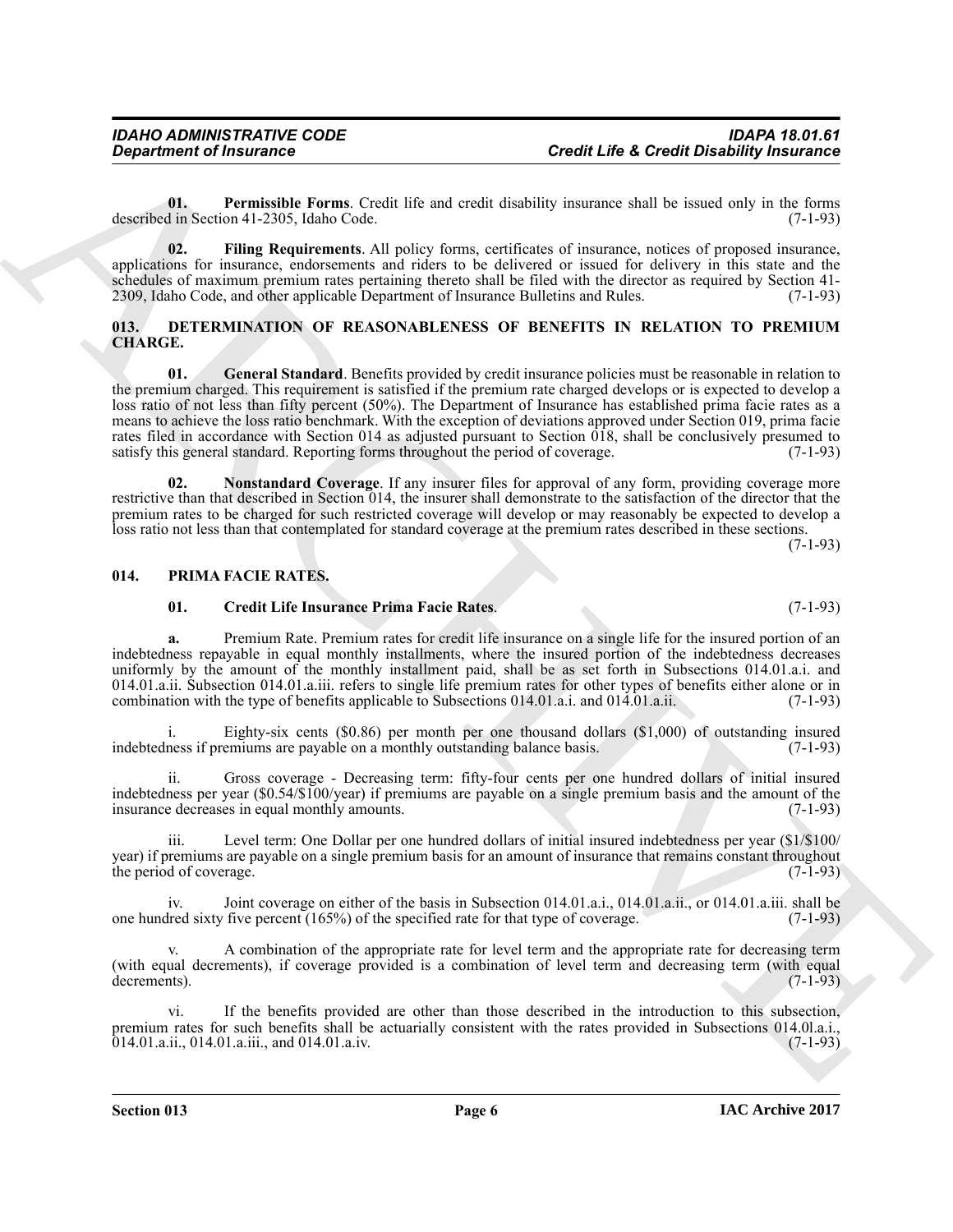# *IDAHO ADMINISTRATIVE CODE IDAPA 18.01.61 Department of Insurance Credit Life & Credit Disability Insurance*

# <span id="page-6-0"></span>**02. Credit Disability Insurance Prima Facie Rates**. (7-1-93)

| If the policy provisions are other than those that correspond to the use of rates provided for in this<br>vii.<br>Rule chapter, those other provisions shall not be unfair, unjust, inequitable, misleading, or deceptive; encourage          |                                 |                                                                                                            |                             |        |            |  |  |
|-----------------------------------------------------------------------------------------------------------------------------------------------------------------------------------------------------------------------------------------------|---------------------------------|------------------------------------------------------------------------------------------------------------|-----------------------------|--------|------------|--|--|
| misrepresentation of the coverage; or be contrary to statute or administrative rule.<br>$(7-1-93)$                                                                                                                                            |                                 |                                                                                                            |                             |        |            |  |  |
| 02.<br><b>Credit Disability Insurance Prima Facie Rates.</b>                                                                                                                                                                                  |                                 |                                                                                                            |                             |        | $(7-1-93)$ |  |  |
| Premium Rate. Credit disability insurance premium rates for the insured portion of an indebtedness<br>a.                                                                                                                                      |                                 |                                                                                                            |                             |        |            |  |  |
| repayable in equal monthly installments, where the insured portion of the indebtedness decreases uniformly by the<br>amount of the monthly installment payable, shall be as set forth in Subsection 014.02.a.ii and iii. Subsection 014.02.a. |                                 |                                                                                                            |                             |        |            |  |  |
| 014.02.iii., 014.02.iv., and 014.02.v. refer to premium rates for other types of benefits either alone or in combination                                                                                                                      |                                 |                                                                                                            |                             |        |            |  |  |
| with the type of benefits applicable to Subsection 014.02.a.i. and 014.02.a.ii.                                                                                                                                                               |                                 |                                                                                                            |                             |        | $(7-1-93)$ |  |  |
| $\mathbf{1}$ .                                                                                                                                                                                                                                |                                 | If premiums are payable on a single-premium basis for the duration of the coverage, the premium            |                             |        |            |  |  |
| rates for one hundred dollars (\$100.00) of initial indebtedness repayable shall be as set forth in the following table<br>utilizing straight line interpolation for the intervening months; or                                               |                                 |                                                                                                            |                             |        |            |  |  |
|                                                                                                                                                                                                                                               |                                 |                                                                                                            |                             |        |            |  |  |
| <b>No. Months</b><br>Indebtedness Is<br>Repayable                                                                                                                                                                                             | <b>Non-Retroactive Benefits</b> |                                                                                                            | <b>Retroactive Benefits</b> |        |            |  |  |
|                                                                                                                                                                                                                                               | 14 Day - 30 Day                 |                                                                                                            | 7 Day                       | 14 Day | 30 Day     |  |  |
| 6                                                                                                                                                                                                                                             | \$1.00                          | \$.40                                                                                                      | \$2.60                      | \$1.80 | \$1.30     |  |  |
| 2                                                                                                                                                                                                                                             | 1.40                            | .80                                                                                                        | 3.00                        | 2.20   | 1.70       |  |  |
| 24                                                                                                                                                                                                                                            | 2.20                            | 1.60                                                                                                       | 4.00                        | 3.00   | 2.50       |  |  |
| 36                                                                                                                                                                                                                                            | 3.00                            | 2.40                                                                                                       | 5.00                        | 3.80   | 3.30       |  |  |
| 48                                                                                                                                                                                                                                            | 3.50                            | 2.90                                                                                                       | 5.70                        | 4.30   | 3.80       |  |  |
| 60                                                                                                                                                                                                                                            | 3.90                            | 3.30                                                                                                       | 6.30                        | 4.70   | 4.20       |  |  |
| 72                                                                                                                                                                                                                                            | 4.30                            | 3.70                                                                                                       | <b>NA</b>                   | 5.10   | 4.60       |  |  |
| 84                                                                                                                                                                                                                                            | 4.70                            | 4.10                                                                                                       | <b>NA</b>                   | 5.50   | 5.00       |  |  |
| 96                                                                                                                                                                                                                                            | 5.10                            | 4.50                                                                                                       | <b>NA</b>                   | 5.90   | 5.40       |  |  |
| 108                                                                                                                                                                                                                                           | 5.50                            | 4.90                                                                                                       | <b>NA</b>                   | 6.30   | 5.80       |  |  |
| 120                                                                                                                                                                                                                                           | 5.90                            | 5.30                                                                                                       | <b>NA</b>                   | 6.70   | 6.20       |  |  |
| NA - Not Available                                                                                                                                                                                                                            |                                 |                                                                                                            |                             |        | $(7-1-93)$ |  |  |
| $\overline{\mathbf{11}}$ .                                                                                                                                                                                                                    |                                 | If premiums are paid on the basis of a premium rate per month per thousand of outstanding insured          |                             |        |            |  |  |
| indebtedness, these premiums shall be computed according to the following formula or according to a formula<br>approved by the director which produces rates actuarially consistent to the single premium rates:                              |                                 |                                                                                                            |                             |        |            |  |  |
| Op(n) = $\frac{20Sp(n)}{n+1}$                                                                                                                                                                                                                 |                                 |                                                                                                            |                             |        |            |  |  |
| in n equal monthly installments.                                                                                                                                                                                                              |                                 | Where $Sp =$ Single Premium Rate per one hundred dollars (\$100) of initial insured indebtedness repayable |                             |        |            |  |  |
|                                                                                                                                                                                                                                               |                                 |                                                                                                            |                             |        |            |  |  |
| Op - Monthly Outstanding Balance Premium Rate per one thousand dollars (\$1,000).                                                                                                                                                             |                                 |                                                                                                            |                             |        |            |  |  |

$$
\operatorname{Op}(n) = \frac{20Sp(n)}{n+1}
$$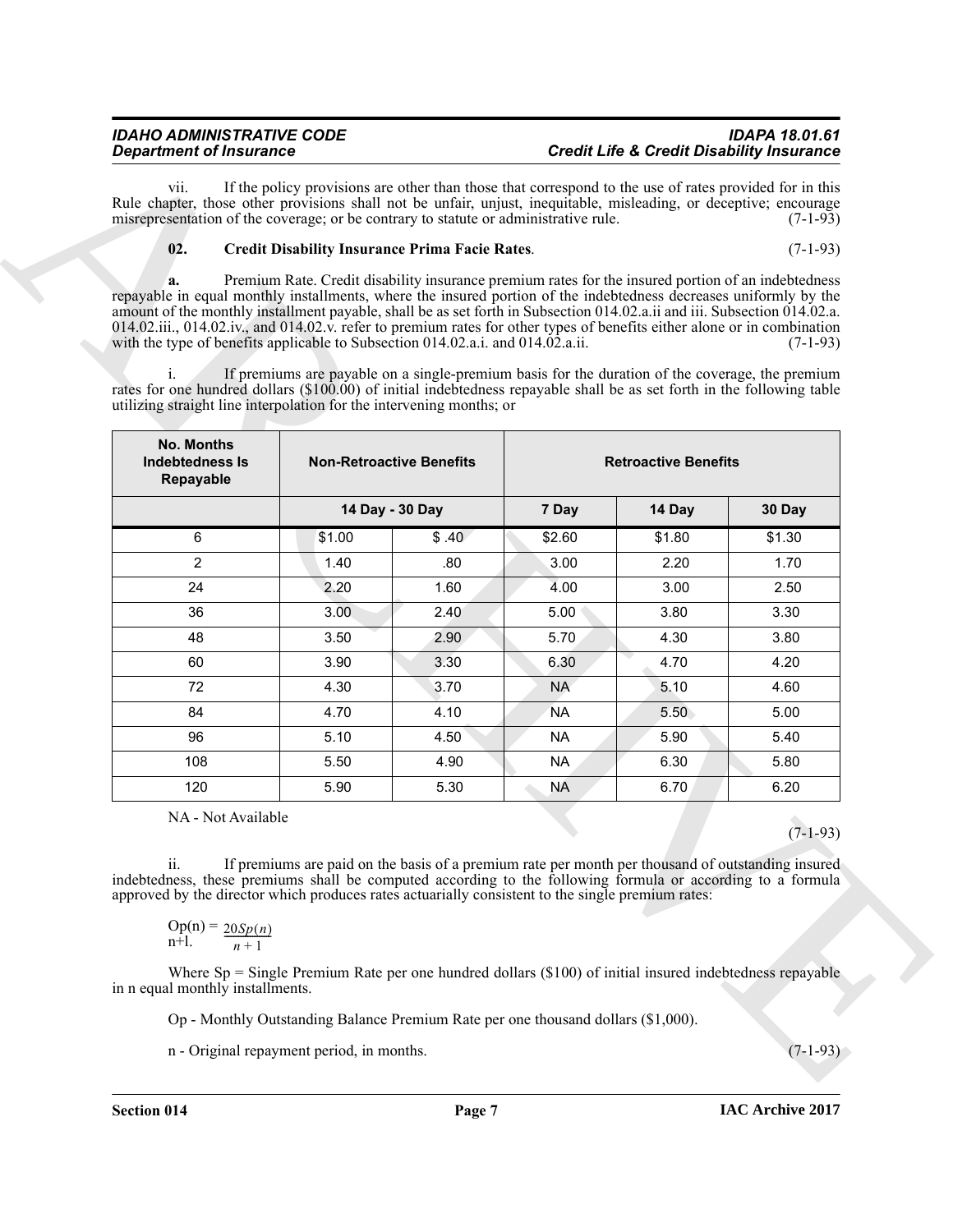iii. The actuarial equivalent of Subsections 014.02.a.i. and 014.02.a.ii. shall be used if the coverage is a constant maximum indemnity for a given period of time.  $(7-1-93)$ provided is a constant maximum indemnity for a given period of time.

iv. An appropriate combination of the premium rate for a constant maximum indemnity for a given period of time and the premium rate for a maximum indemnity which decreases in even amounts per month, if the coverage provided is a combination of a constant maximum indemnity for a given period of time after which the maximum indemnity begins to decrease in even amounts per month.

If the benefits provided are other than those described in Subsection  $014.02$ .a.i. above, rates for such benefits shall be actuarially consistent with rates provided in Subsections 014.02.a.i., 014.02.a.ii., 014.02.a.iii.,  $(7-1-93)$ and 014.02.a.iv.

vi. The outstanding balance rate for credit disability insurance may be either a term-specified rate or may be a single composite term outstanding balance rate applicable to all loans.

vii. If the policy provisions are other than those that correspond to the use of rate provided for in this Rule chapter, those other provisions shall not be unfair, just, inequitable, misleading, or deceptive; encourage misrepresentations of the coverage; or be contrary to statute or administrative rule. (7-1-93) misrepresentations of the coverage; or be contrary to statute or administrative rule.

# <span id="page-7-4"></span><span id="page-7-0"></span>**015. CREDIT LIFE INSURANCE.**

Premium rates in conformance with Section 014 shall apply to policies providing credit life insurance to be issued with or without evidence of insurability, to be offered to all debtors, and containing: (7-1-93) with or without evidence of insurability, to be offered to all debtors, and containing:

<span id="page-7-7"></span>**01. Exclusions**. No exclusions other than suicide within six (6) months of the incurred indebtedness; and  $(7-1-93)$ 

<span id="page-7-5"></span>**02. Age Restrictions**. Either no age restrictions or age restrictions making ineligible for coverage debtors sixty-five (65) or over at the time the indebtedness is incurred or debtors having attained age seventy (70) or over on the maturity date of the indebtedness.

<span id="page-7-8"></span><span id="page-7-6"></span>**Open-End Credit Plan**. Insurance written in connection with an open-end credit plan may exclude from the classes eligible for insurance, classes of debtors determined by age, and provide for the cessation of insurance or reduction in the amount of insurance upon attainment of not less than age sixty-five (65). (7-1-9 insurance or reduction in the amount of insurance upon attainment of not less than age sixty-five (65).

**Department of Instantant Schematical Schematical External Life & Credit Distribution (1993)**<br>
provided in some maximum distribution (1994) and and 1993 and 1994 and 2000 and 2000 and 2000 and 2000 and 2000 and 2000 and 2 **04. Closed-End Credit Plans**. On insurance written in connection with closed-end credit plans and open-end credit plans where the amount of insurance is based on or limited to the outstanding unpaid balance, no provision excluding or denying a claim for death resulting from a preexisting condition except for those conditions for which the insured debtor received medical advice, diagnosis or treatment within six (6) months preceding the effective date of coverage and which caused or substantially contributed to the death of the insured debtor within six (6) months following the effective date of coverage. The effective date of coverage for each part of the insurance attributable to a different advance or charge to the plan account is the date on which the advance or charge is posted to the plan account. Other more restrictive provisions may be used subject to appropriate rate adjustment approved by the director.  $(7-1-93)$ 

<span id="page-7-9"></span>**05.** Other Provisions. If the policy provisions are other than those that correspond to the use of rates provided for in Section 014, those other provisions shall not be unfair, unjust, inequitable, misleading, or deceptive;<br>encourage misrepresentation of the coverage: or be contrary to statute or administrative rule. (7-1-93 encourage misrepresentation of the coverage; or be contrary to statute or administrative rule.

# <span id="page-7-2"></span><span id="page-7-1"></span>**016. CREDIT DISABILITY INSURANCE.**

Premium rates in conformance with Section 014 shall apply to policies providing credit disability insurance to be issued with or without evidence of insurability, to be offered to all eligible debtors, and containing: (7-1 issued with or without evidence of insurability, to be offered to all eligible debtors, and containing:

<span id="page-7-3"></span>**01. Preexisting Conditions**. No provision excluding or denying a claim for disability resulting from preexisting conditions except for those conditions for which the insured debtor received medical advice, diagnosis or treatment within six (6) months preceding the effective date of the debtor's coverage and which caused loss within the six (6) months following the effective date of coverage. (7-1-93) the six  $(6)$  months following the effective date of coverage.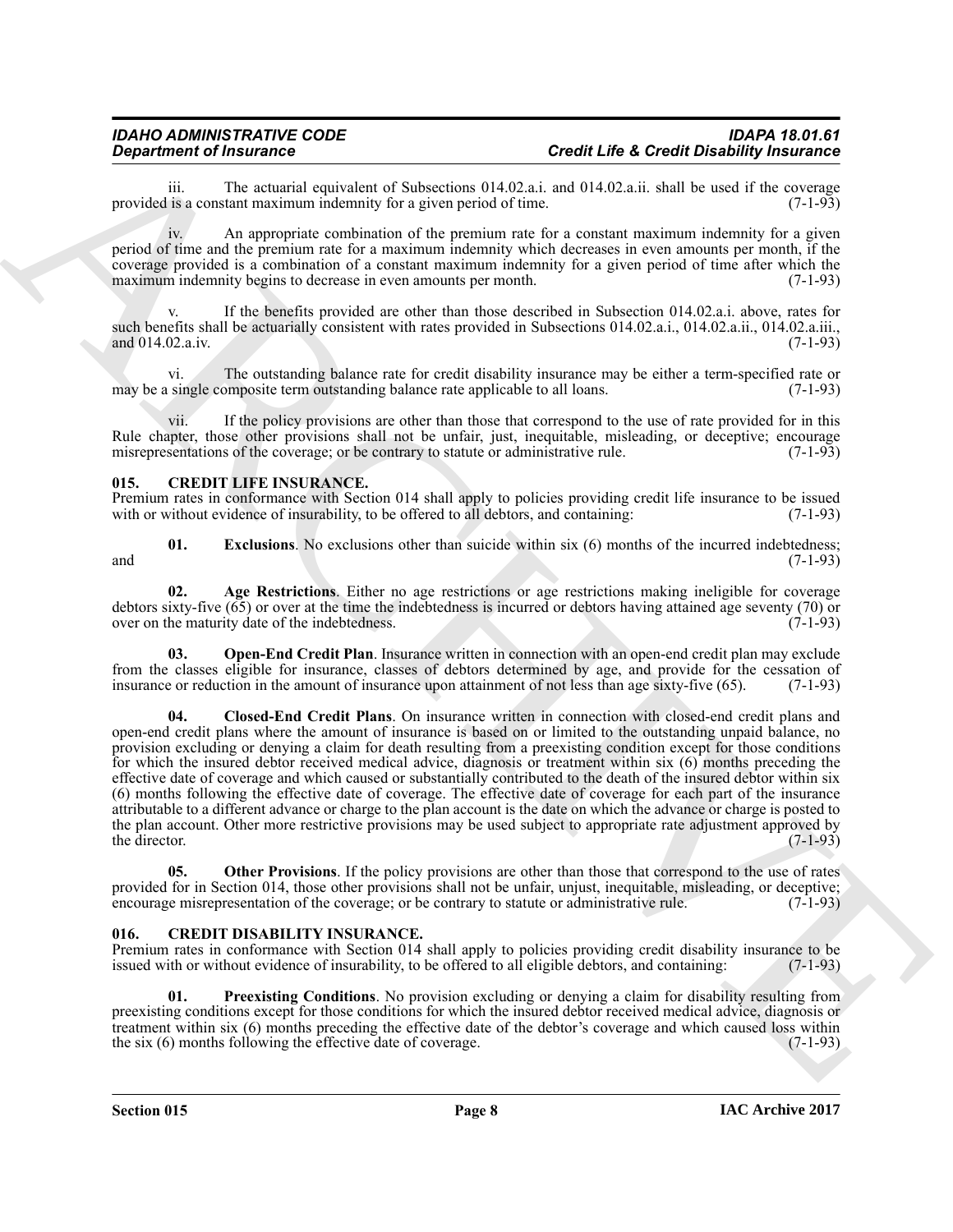<span id="page-8-8"></span>**02. Other Exclusions or Restrictions**. No other provision which excludes or restricts liability in the event of disability caused in a specific manner except that it may contain provisions excluding or restricting coverage in the event of normal pregnancy and intentionally self-inflicted injuries or disability arising out of the commission of felony acts. (7-1-93)

<span id="page-8-2"></span>**03. Actively-at-Work Requirement**. No actively-at-work requirement more restrictive than one (1) requiring that the debtor be actively at work at a full-time gainful occupation on the effective date of coverage. "Full time" means a regular work week of not less than thirty  $(30)$  hours. A debtor shall be deemed to be actively at work if absent from work due solely to regular day off, holiday or paid vacation. (7-1-93)

<span id="page-8-3"></span>**04. Age Restrictions**. No age restrictions, or only age restrictions making ineligible for coverage debtors sixty-five  $(65)$  or over at the time the indebtedness is incurred or debtors who will have attained age sixty-six  $(66)$  or over on the maturity date of the indebtedness.  $(66)$  or over on the maturity date of the indebtedness.

<span id="page-8-4"></span>**05. Daily Benefit**. A daily benefit equal in amount to one thirtieth (1/30) of the monthly benefit under the policy for the indebtedness. (7-1-93) payable under the policy for the indebtedness.

<span id="page-8-5"></span>**06. Definition of Disability**. A definition of "disability" which provides that during the first twelve (12) months of disability the insured shall be unable to perform the substantial and material duties of his occupation at the time the disability occurred, and thereafter the duties of any occupation for which the insured is reasonably fitted by education, training or experience. This Subsection 016.06 shall not apply to lump sum disability coverage.  $(7-1-93)$ 

<span id="page-8-7"></span>**07. Open-End Credit Plan**. Insurance written in connection with an open-end credit plan may exclude from the classes eligible for insurance classes of debtors determined by age, and provide for the cessation of insurance or reduction in the amount of insurance upon attainment of not less than age sixty-five (65). (7-1-93 insurance or reduction in the amount of insurance upon attainment of not less than age sixty-five (65).

<span id="page-8-9"></span>**Other Provisions**. If the policy provisions are other than those that correspond to the use of rates provided for in Section 014, those other provisions shall not be unfair, unjust, inequitable, misleading, or deceptive;<br>encourage misrepresentation of the coverage; or be contrary to statute or administrative rule. (7-1-93 encourage misrepresentation of the coverage; or be contrary to statute or administrative rule.

<span id="page-8-6"></span>**09. Effective Date of Coverage**. For the purposes of Subsections 016.01 and 016.03, the effective date of coverage for each part of the insurance attributable to a different advance or charge to an open-end credit plan account is the date on which the advance or charge is posted to the plan account. (7-1-93) account is the date on which the advance or charge is posted to the plan account.

# <span id="page-8-12"></span><span id="page-8-0"></span>**017. REFUND FORMULAS.**

<span id="page-8-13"></span>**01. Filing and Approval by the Director**. Any refund formula which is at least as favorable to the insured debtor as the "sum of the digits" formula, or the "Rule of 78," for single premium decreasing or disability plans or pro-rata for other plans, shall be deemed acceptable. Refund formulas must be filed with and approved by the director prior to use in accordance with Section  $41-2310$  (2), Idaho Code. (7-1-93)

**02. Termination**. In the event of termination, no charge for credit insurance may be made for the first fifteen (15) days of a loan month and a full month may be charged for sixteen (16) days or more of a loan month.

(7-1-93)

# <span id="page-8-15"></span><span id="page-8-14"></span><span id="page-8-11"></span><span id="page-8-10"></span>**03. Minimum Refund**. No refund of five dollar (\$5) or less need be made. (7-1-93)

# <span id="page-8-1"></span>**018. EXPERIENCE REPORTS AND ADJUSTMENT OF PRIMA FACIE RATES.**

**Expansion of Francesco Constraints,** No okay pre-main since the Red Constraints in the same of the same of the same of the same of the same of the same of the same of the same of the same of the same of the same of the s **01. Report of Credit Life and Credit Disability Business Written**. Each insurer doing credit insurance business in this state shall annually file with the director and the NAIC Support and Services Office a report of credit life and credit disability business written on a calendar year basis. Such report shall utilize the Credit Insurance Supplement-Annual Statement Blank as approved by the National Association of Insurance Commissioners. Such filing shall be made in accordance with and no later than the due date in the Instructions to the Annual Statement.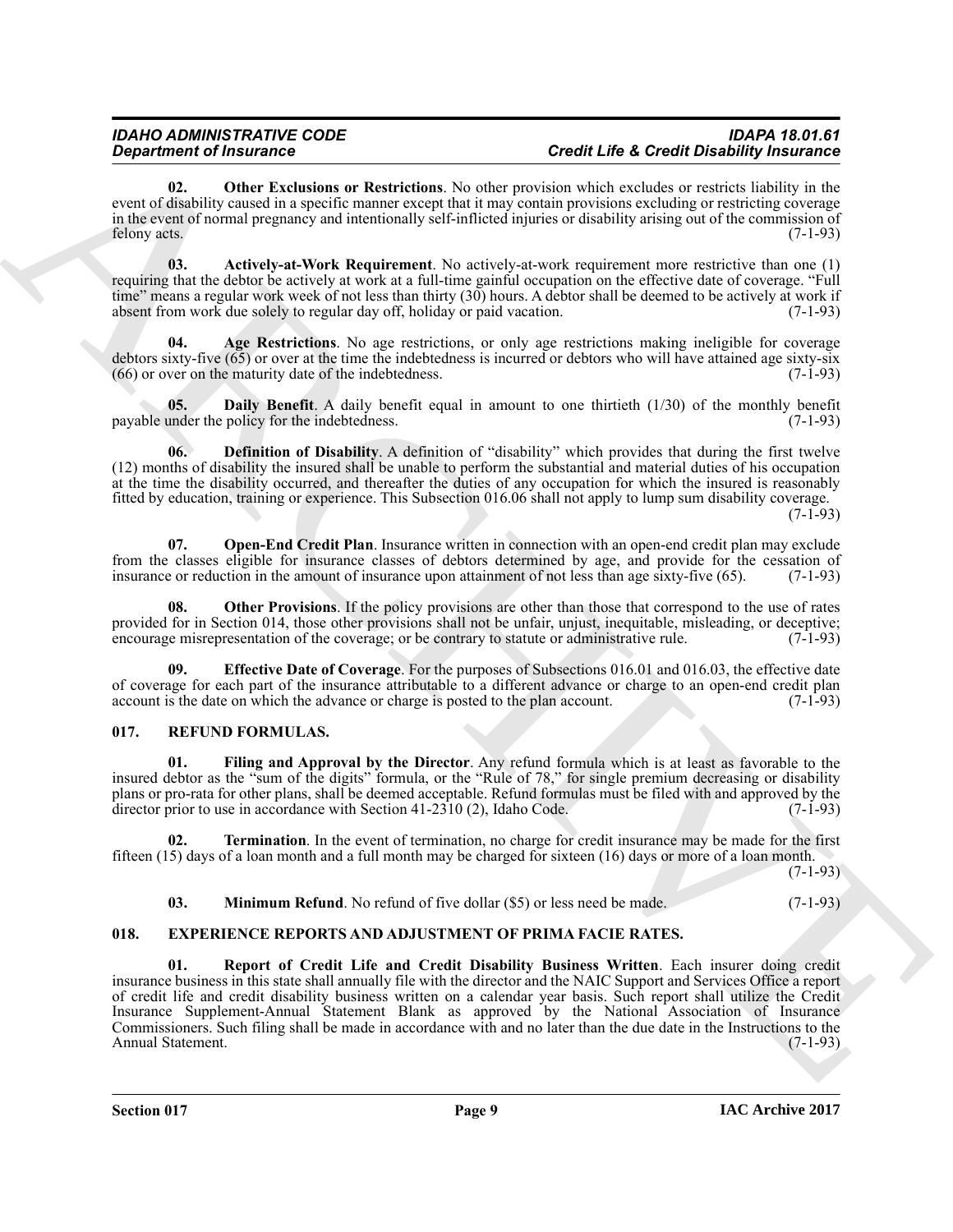<span id="page-9-1"></span>**02. Review of Loss Ratio Standards**. Set Forth in Section 014. In 1995, and on a triennial basis thereafter, the director will review the loss ratio standards set forth in Section 013 and the prima facie rates set forth in Section 014 and determine therefrom the rate of expected claims on a statewide basis, compare such rate of expected claims with the rate of actual claims for the preceding three years determined from the incurred claims and earned premiums at prima facie rates reported in the Annual Statement Supplement, and may, if deemed necessary, revise the actual statewide prima facie rates by amendment of this Rule chapter to be used by insurers during the next three years. Such rates will reflect the difference between (a) actual claims based on experience; and (b) expected claims based on the loss ratio standards set forth in Section 013 applied to the prima facie rates set forth in Section 014.

(7-1-93)

# <span id="page-9-2"></span><span id="page-9-0"></span>**019. USE OF RATES - DIRECT BUSINESS ONLY.**

<span id="page-9-6"></span><span id="page-9-5"></span>**01. Use of Prima Facie Rates**. An insurer that files rates or has rates on file that are not in excess of the prima facie rates shown in Section 014, to the extent adjusted pursuant to Section 018, may use those rates without further proof of their reasonableness. (7-1-93)

**Experimental Extra the specific term** is the total Life Contribute of the specific term in the specific term is the specific term in the specific term in the specific term is the specific term in the specific term in the **02. Use of Rates Higher Than Prima Facie Rates**. An insurer may file for approval of and use rates that are higher than the prima facie rates established pursuant to Section 018, to the extent adjusted, if it can be expected that the use of such higher rates will result in a ratio of claims incurred to premiums earned (assuming the use of such higher rates) that is not less than fifty percent (50%) for those accounts to which such higher rates apply and that such upward deviations will not result on a statewide basis for that insurer of a ratio of claims incurred to premiums earned of less than the expected loss ratio underlying the current prima facie rate developed or adjusted pursuant to Section 018. If rates higher than the prima facie rates shown in Section 014, to the extent adjusted pursuant to Section 018, are filed for approval, the filing shall specify the accounts to which such rates apply. Such rates may be: (7-1-93)

**a.** Applied uniformly to all accounts of the insurer; or (7-1-93)

**b.** Applied on an equitable basis approved by the director to only one (1) or more accounts of the or which the experience has been less favorable than expected; or  $(7-1-93)$ insurer for which the experience has been less favorable than expected; or

**c.** Applied according to a case-rating procedure on file with the director. (7-1-93)

# <span id="page-9-3"></span>**03. Approval Period of Deviated Rates**. (7-1-93)

**a.** A deviated rate will be in effect for a period of time not longer than the experience period used to establish such rate (i.e. one (1) year, two (2) years or three (3) years). An insurer may file for a new rate before the end of a rate period, but not more often than once during any twelve-month (12) period.  $(7-1-93)$ end of a rate period, but not more often than once during any twelve-month (12) period.

**b.** Notwithstanding the provision of Subsection 019.01 of this rule chapter, if an account changes insurers, that rate approved to be used for the account by the prior insurer is the maximum rate that may be used by the succeeding insurer for the remainder of the rate approval period approved for the prior insurer or until a new rate is approved for use on such account, if sooner. (7-1-93)

**04.** Use of Rates Lower Than Filed Rates. An insurer may at any time use a rate for an account that is an its filed rate without prior notice, justification and approval by the director. (7-1-93) lower than its filed rate without prior notice, justification and approval by the director.

<span id="page-9-7"></span><span id="page-9-4"></span>**05. Glossary of Terms and Definitions as Used in Section 019**. (7-1-93)

**a.** "Experience" means "earned premiums" and "incurred claims" during the experience period.  $(7-1-93)$ 

**b.** "Experience Period" means the most recent period of time for which experience is reported, but not iod longer than three (3) full years. for a period longer than three  $(3)$  full years.

**c.** "Incurred Claims" means total claims paid during the experience period, adjusted for the change in claim reserve.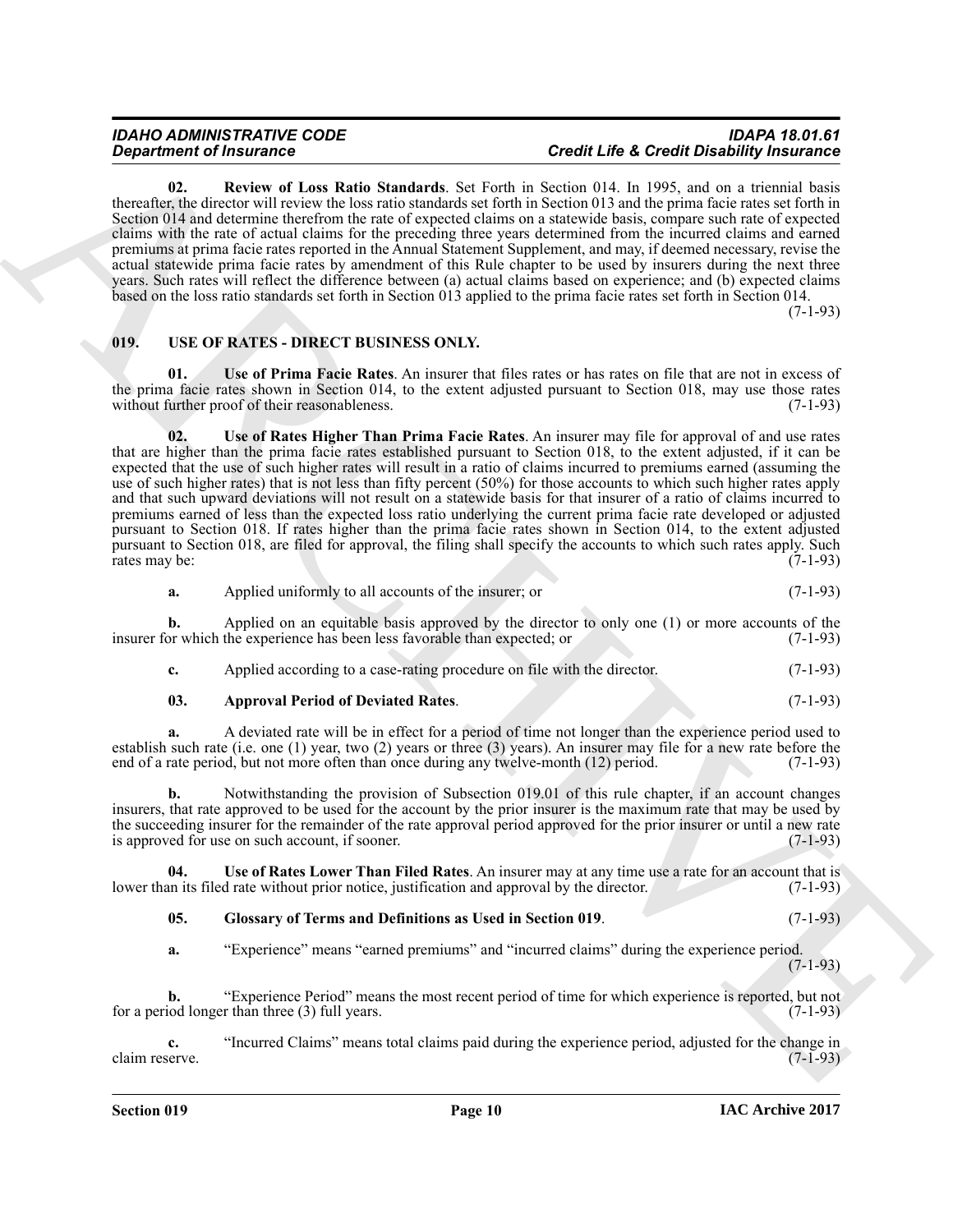# <span id="page-10-11"></span><span id="page-10-0"></span>**020. SUPERVISION OF CREDIT INSURANCE OPERATIONS.**

<span id="page-10-13"></span>**01. Responsibilities of Insurer**. Each insurer transacting credit insurance in this state shall be responsible for the settlement, adjustment and payment of all claims and shall also be responsible for conducting a thorough periodic review of creditors with respect to their credit insurance business with such creditors, to assure compliance with the insurance laws of this state and the rules promulgated by the director. Such review shall include, but not be limited to, a verification of the accuracy of premium payments or other identifiable charges, premium refunds, and claims incurred. (7-1-93)

<span id="page-10-12"></span>**02. Maintenance of Records**. Records of such reviews shall be maintained for four (4) years for y the director. (7-1-93) review by the director.

# <span id="page-10-7"></span><span id="page-10-1"></span>**021. PROHIBITED TRANSACTIONS.**

The following practices, when engaged in by insurers in connection with the sale or placement of credit insurance, or as an inducement thereto, shall constitute unfair methods of competition and shall be subject to the Unfair Trade<br>Practices Act of this State as outlined in Chapter 13, Title 41, Idaho Code. (7-1-93) Practices Act of this State as outlined in Chapter 13, Title 41, Idaho Code.

<span id="page-10-10"></span>**01. Special Advantages or Services**. The offer or grant by an insurer to a creditor of any special advantage or any service not set out in either the group insurance contract or in the agency contract, other than the payment of producer commissions. (5-8-09) payment of producer commissions.

<span id="page-10-9"></span>**02. Deposit by Insurer of Money or Securities Required of Creditor**. Agreement by an insurer to deposit with a bank or financial institution money or securities of the insurer with the design or intent that the same shall affect or take the place of a deposit of money or securities which otherwise would be required of the creditor by such bank or financial institution as a compensating balance or offsetting deposit for a loan or other advancement.

(7-1-93)

<span id="page-10-8"></span>**03. Deposit by an Insurer Without Interest or at a Lessor Rate of Interest**. Deposit by an insurer of money or securities without interest or at a lesser rate of interest than is currently being paid by the creditor, bank or financial institution to other depositors of like amounts and terms. This paragraph shall not be construed to prohibit the maintenance by an insurer of such demand deposits or premium deposit accounts as are reasonably necessary for use in the ordinary course of the insurer's business. (7-1-93) use in the ordinary course of the insurer's business.

# <span id="page-10-3"></span><span id="page-10-2"></span>**022. PRODUCER'S LICENSE REQUIRED.**

<span id="page-10-6"></span>**01. Life and Disability Insurance License or Limited License**. To solicit credit life and credit disability insurance as provided in Chapter 23, Title 41, Idaho Code, and in this rule chapter, a producer must:

(5-8-09)

**a.** Be licensed to sell life and disability insurance in compliance with Chapter 10, Title 41, Idaho (7-1-93)  $\text{Code; or}$  (7-1-93)

<span id="page-10-5"></span>**b.** Be issued a "Limited License" as defined in Section 41-1003(4), Idaho Code, covering only credit life and credit disability insurance, and no individual so licensed shall during the same period hold a license as a producer as to any other or additional major line of insurance. (5-8-09) producer as to any other or additional major line of insurance.

**Creative of Francesco COMPT INSURANCE OPERATIONS.**<br>
SURVEY USED CONTROL TRANSPORT INSURANCE OPERATIONS CONTROL TRANSPORT INTO THE CREATIVE INTERFERENCE IN THE SURVEY OF CONTROL TRANSPORTED TO A REPORT OF THE SURVEY OF TH **02. Individual, Firm or Corporation**. Sections 41-1004, 41-1005, 41-1007, Idaho Code, provide that a limited producer's limited license for credit life and credit disability insurance shall be issued to individuals, firms or corporations qualifying for such license. Any individual who sells, solicits or negotiates with debtors to purchase individual credit life or credit disability insurance, or who explains such coverage, must be licensed as an insurance producer. Any firm or corporation offering such individual coverage must comply with the provisions of Section 41- 1007(2) by having a designated licensed producer, who is an individual responsible for the business entity's compliance with the insurance laws and rules of this state.

<span id="page-10-4"></span>**03. Administration of Group Policy**. Under Section 41-1005(2)(b), Idaho Code, the issuance of group certificates of credit life insurance and credit disability insurance and the performance of other ministerial duties in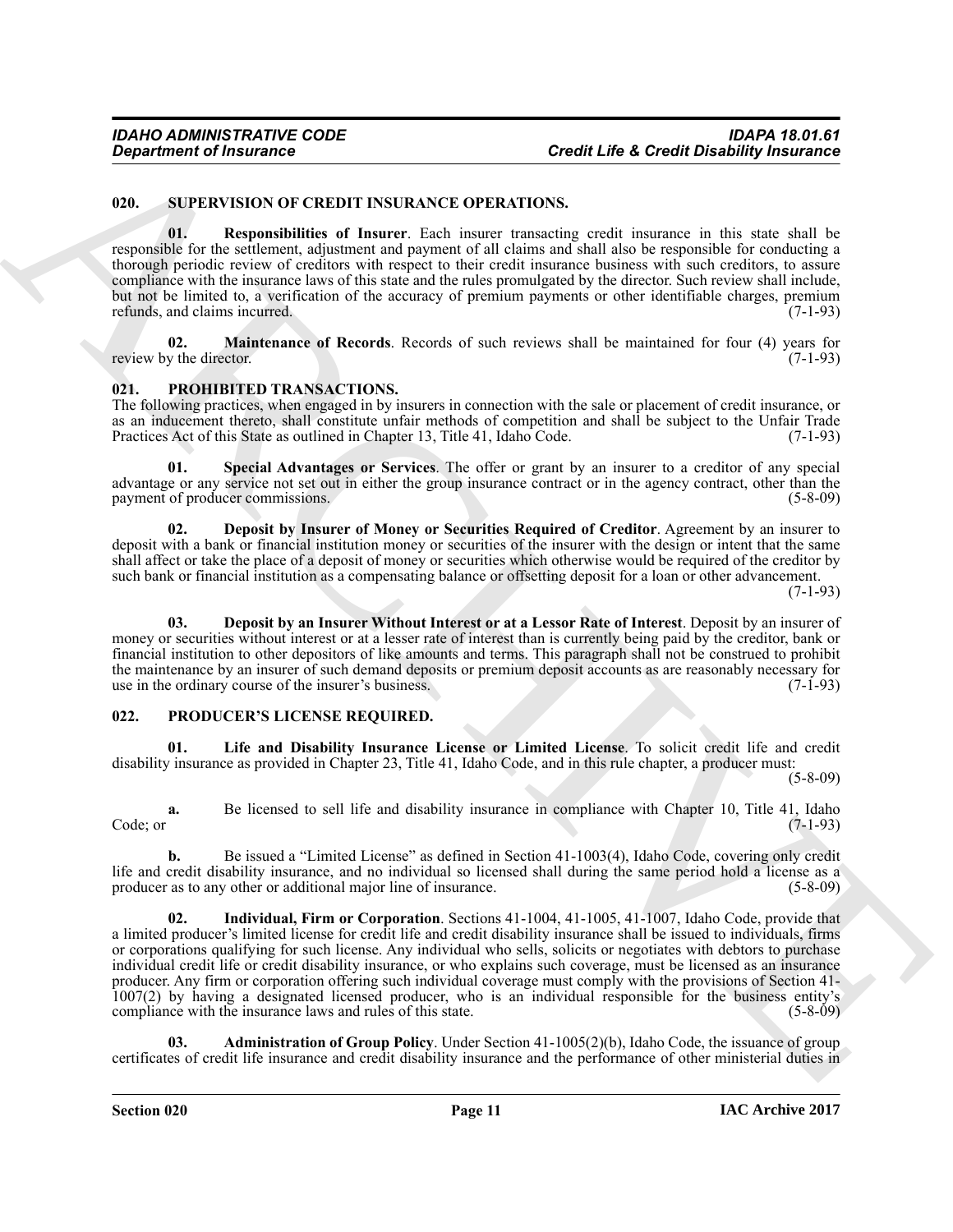# *IDAHO ADMINISTRATIVE CODE IDAPA 18.01.61 Department of Insurance Credit Life & Credit Disability Insurance*

**Experiment of Francesco CEO and Security and Security and Security and Security and Security and Security and Security and Security and Security and Security and Security and Security and Security and Security and Securi** connection with group insurance policy administration does not require the person doing such acts to be licensed as a producer provided that no commission is paid for such services. A group policyholder may be reimbursed its expense of administering a group policy without being licensed as a producer, and such reimbursement will not be considered a commission provided it is reasonably computed to equate to the actual administrative expenses. It will be presumed that an amount of reimbursement not exceeding ten percent (10%) of the net written prima facie premium for the group policy is reasonably computed to equate to the administrative expenses of the group policyholder. Amounts exceeding ten percent (10%) of the net written prima facie premium will be presumed to exceed actual administrative expenses unless prior approval to pay such greater amount is secured pursuant to the insurer demonstrating to the director's satisfaction that such higher amount does not exceed the policyholder's actual administrative expenses. For purposes of this subsection, "prima facie premium" means premiums at the rates set forth in Section 014 without adjustment pursuant to Section 018. (5-8-09)

<span id="page-11-4"></span>**04. Dividends and Other Compensation Permitted by Law**. Subsections 022.01, 022.02, and 022.03 do not apply to compensation that is otherwise permitted by law, such as the payment of dividends on participating policies. (7-1-93)

# <span id="page-11-0"></span>**023. DISCLOSURE.**

When a premium or identifiable charge is payable by a debtor for credit insurance coverage offered by a creditor, at the time such insurance is applied for, disclosures shall be made to the principal debtor and copies given and retained, in accordance with State and Federal law. The creditor shall also disclose the optional nature of the coverage, premium or identifiable charge separately by type of coverage, eligibility requirements, and policy limitations and exclusions. These disclosures shall be made prominently above the space for the signature indicating election to obtain such coverage. These disclosures may be made in conjunction with either (1) the Federal Truth-in-Lending disclosure, (2) a Notice of Proposed Insurance, or (3) the insurance policy or certificate. (7-1-93)

# <span id="page-11-1"></span>**024. SEVERABILITY.**

If any provision or clause of this rule chapter or the application thereof to any person or situation is held invalid, such invalidity shall not affect any other provision or application of the rule which can be given effect without the invalid<br>provision or application, and to this end the provisions of this rule chapter are declared severable. provision or application, and to this end the provisions of this rule chapter are declared severable.

# <span id="page-11-2"></span>**025. REPEAL OF RULE NO. 19.**

This rule chapter superseded and repealed Rule No. 19 entitled "Credit Life and Disability Insurance," dated October 1, 1969. (7-1-93)

# <span id="page-11-3"></span>**026. -- 999. (RESERVED)**